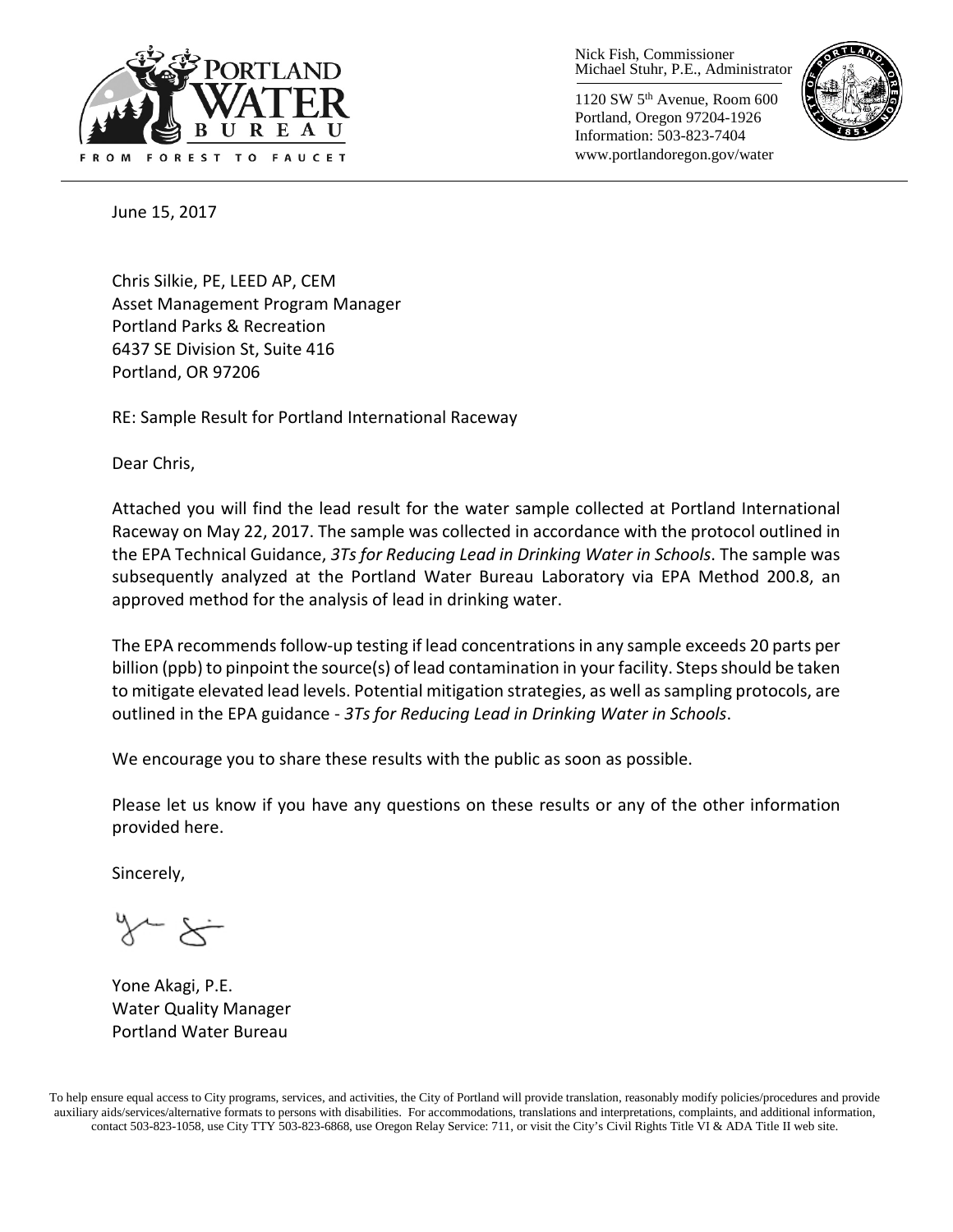

**OR 100014**

#### **Portland International Raceway**

| <b>PWB</b> |                                           | Date             | <b>Time</b>      | Lead  |
|------------|-------------------------------------------|------------------|------------------|-------|
| Sample ID  | <b>Location Description</b>               | <b>Collected</b> | <b>Collected</b> | (ppb) |
| BB89339    | <b>FAST TRACK CONCESSION 1-OUT-SINK-1</b> | 5/22/2017        | 8:58:00 AM       | 2.18  |
| BB89340    | <b>FAST TRACK CONCESSION 1-OUT-HB-1</b>   | 5/22/2017        | 9:00:00 AM       | 2.88  |
| BB89341    | <b>FAST TRACK CONCESSION 1-OUT-HB-2</b>   | 5/22/2017        | 9:03:00 AM       | 0.54  |
| BB89342    | <b>FAST TRACK CONCESSION 1-103-IM-1</b>   | 5/22/2017        | 9:08:00 AM       | 0.094 |
| BB89343    | <b>FAST TRACK CONCESSION 1-104-SINK-1</b> | 5/22/2017        | 9:06:00 AM       | 2.11  |
| BB89344    | <b>FAST TRACK CONCESSION 1-104-SINK-2</b> | 5/22/2017        | 9:07:00 AM       | 5.3   |
| BB89345    | WEST OF FAST TRACK CONCESSION 1-OUT-HB-3  | 5/22/2017        | 9:11:00 AM       | 1.52  |
| BB89346    | NORTH RESTROOM 1-OUT-HB-4                 | 5/22/2017        | 9:20:00 AM       | 6.45  |
| BB89347    | <b>NORTH RESTROOM 1-OUT-HB-5</b>          | 5/22/2017        | 9:21:00 AM       | 2.94  |
| BB89348    | MAIN OFFICE 3-301-SINK-1                  | 5/22/2017        | 8:55:00 AM       | 5.54  |
| BB89349    | MOTO CROSS CONCESSION 1-103-IM-1          | 5/22/2017        | 9:28:00 AM       | 0.13  |
| BB89350    | MOTO CROSS CONCESSION 1-104-SINK-1        | 5/22/2017        | 9:25:00 AM       | 60.2  |
| BB89351    | MOTO CROSS CONCESSION 1-104-SINK-2        | 5/22/2017        | 9:26:00 AM       | 33.1  |
| BB89387    | <b>BEHIND BEACHES 1-OUT-HB-6</b>          | 5/22/2017        | 9:15:00 AM       | 6.74  |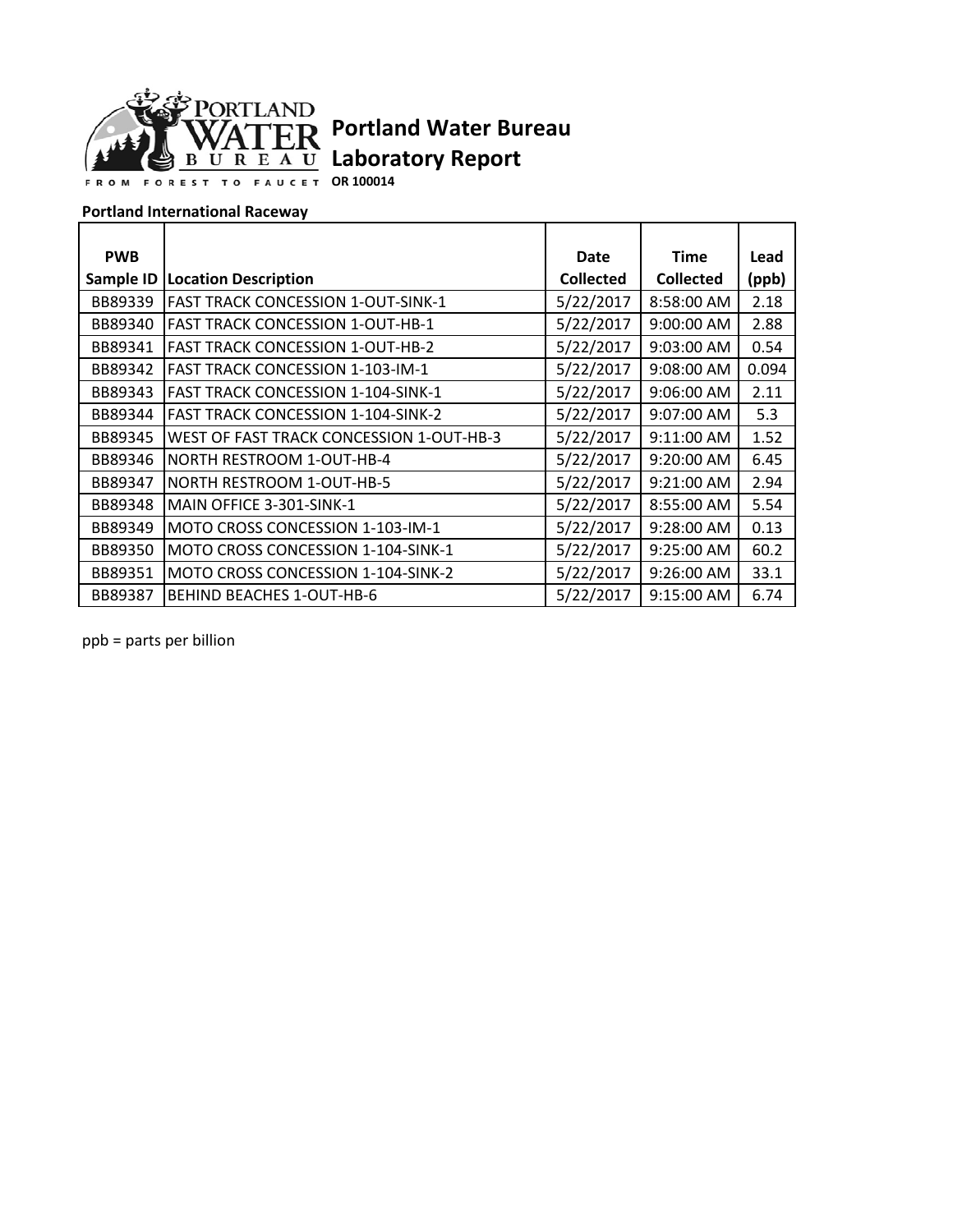

1120 SW 5th Avenue, Room 600 Portland, Oregon 97204-1926 Information: 503-823-7404 www.portlandoregon.gov/water



October 4, 2017

Chris Silkie, PE, LEED AP, CEM Asset Management Program Manager Portland Parks & Recreation 6437 SE Division St, Suite 416 Portland, OR 97206

RE: Post-remediation Sample Results for Portland International Raceway

Dear Chris,

Attached you will find the post-remediation lead results for the water samples collected at Portland International Raceway on September 25, 2017. The samples were collected in accordance with the protocol outlined in the EPA Technical Guidance, *3Ts for Reducing Lead in Drinking Water in Schools*. The samples were subsequently analyzed at the Portland Water Bureau Laboratory via EPA Method 200.8, an approved method for the analysis of lead in drinking water.

The EPA recommends follow-up testing if lead concentrations in any sample exceeds 20 parts per billion (ppb) to pinpoint the source(s) of lead contamination in your facility. Steps should be taken to mitigate elevated lead levels. Potential mitigation strategies, as well as sampling protocols, are outlined in the EPA guidance - *3Ts for Reducing Lead in Drinking Water in Schools*.

We encourage you to share these results with the public as soon as possible.

Please let us know if you have any questions on these results or any of the other information provided here.

Sincerely,

Yone Akagi, P.E. Water Quality Manager Portland Water Bureau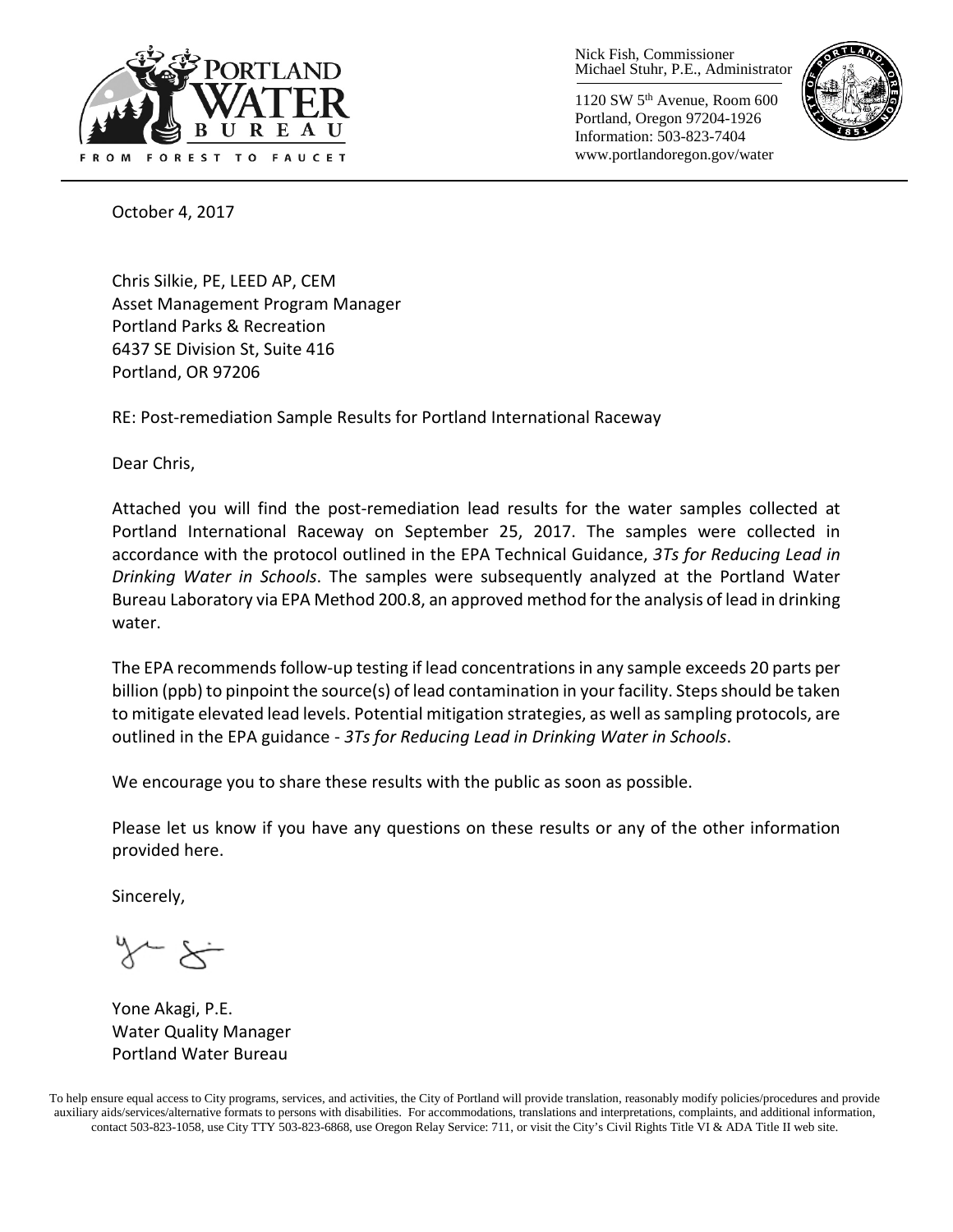

**OR 100014**

### **Portland International Raceway (Post-remediation)**

| <b>PWB</b> |                                            | Date             | <b>Time</b>      | Lead  |
|------------|--------------------------------------------|------------------|------------------|-------|
|            | <b>Sample ID   Location Description</b>    | <b>Collected</b> | <b>Collected</b> | (ppb) |
| BB94722    | IMOTO CROSS CONCESSION 1-104-SINK-1        | 9/25/2017        | 7:11:00 AM       | 15.4  |
| BB94723    | <b>IMOTO CROSS CONCESSION 1-104-SINK-2</b> | 9/25/2017        | 7:11:00 AM       | 89.8  |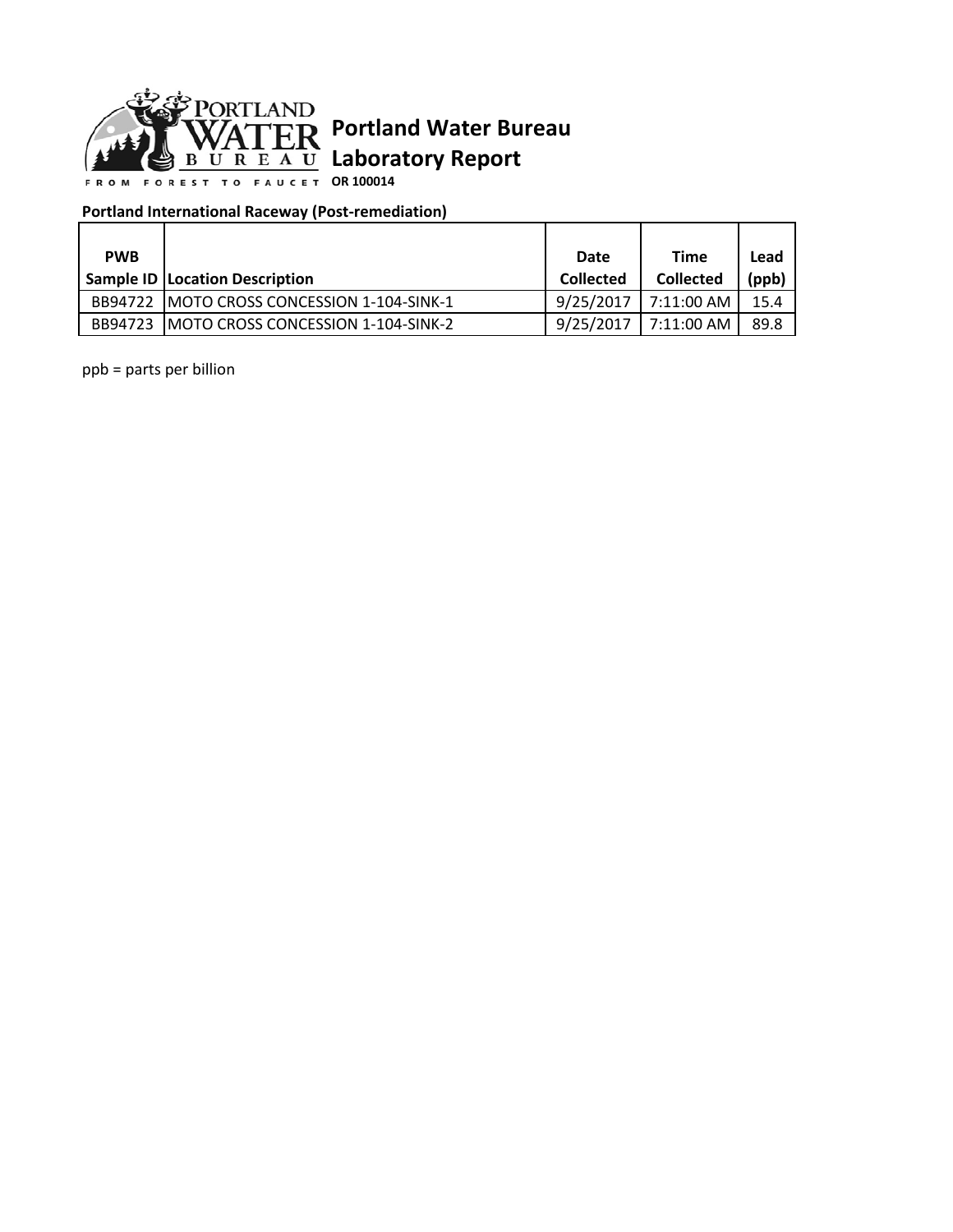

1120 SW 5th Avenue, Room 600 Portland, Oregon 97204-1926 Information: 503-823-7404 www.portlandoregon.gov/water



November 21, 2017

Chris Silkie, PE, LEED AP, CEM Asset Management Program Manager Portland Parks & Recreation 6437 SE Division St, Suite 416 Portland, OR 97206

RE: Post-remediation Sample Result for Portland International Raceway

Dear Chris,

Attached you will find the post-remediation lead result forthe water sample collected at Portland International Raceway on November 9, 2017. The sample was collected in accordance with the protocol outlined in the EPA Technical Guidance, *3Ts for Reducing Lead in Drinking Water in Schools*. The sample wassubsequently analyzed at the Portland Water Bureau Laboratory via EPA Method 200.8, an approved method for the analysis of lead in drinking water.

The EPA recommends follow-up testing if lead concentrations in any sample exceeds 20 parts per billion (ppb) to pinpoint the source(s) of lead contamination in your facility. Steps should be taken to mitigate elevated lead levels. Potential mitigation strategies, as well as sampling protocols, are outlined in the EPA guidance - *3Ts for Reducing Lead in Drinking Water in Schools*.

We encourage you to share this result with the public as soon as possible.

Please let us know if you have any questions on these results or any of the other information provided here.

Sincerely,

Yone Akagi, P.E. Water Quality Manager Portland Water Bureau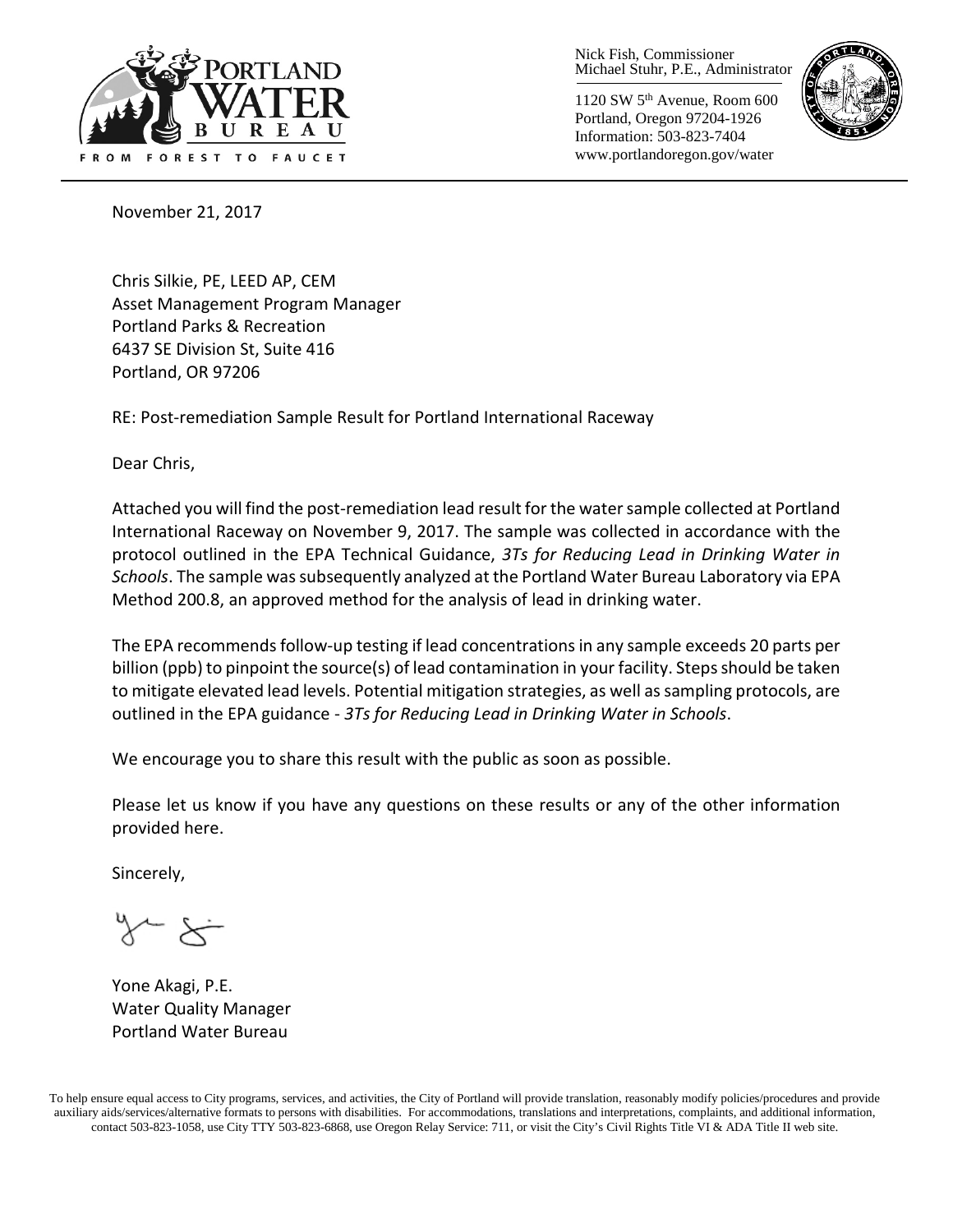

**OR 100014**

### **Portland International Raceway (Post-remediation)**

| <b>PWB</b> |                                            | Date             | Time             | Lead     |
|------------|--------------------------------------------|------------------|------------------|----------|
|            | <b>Sample ID Location Description</b>      | <b>Collected</b> | <b>Collected</b> | $'$ ppb, |
| BB97125    | <b>IMOTO CROSS CONCESSION 1-104-SINK-2</b> | 11/9/2017        | 8:05:00 AM       | 24       |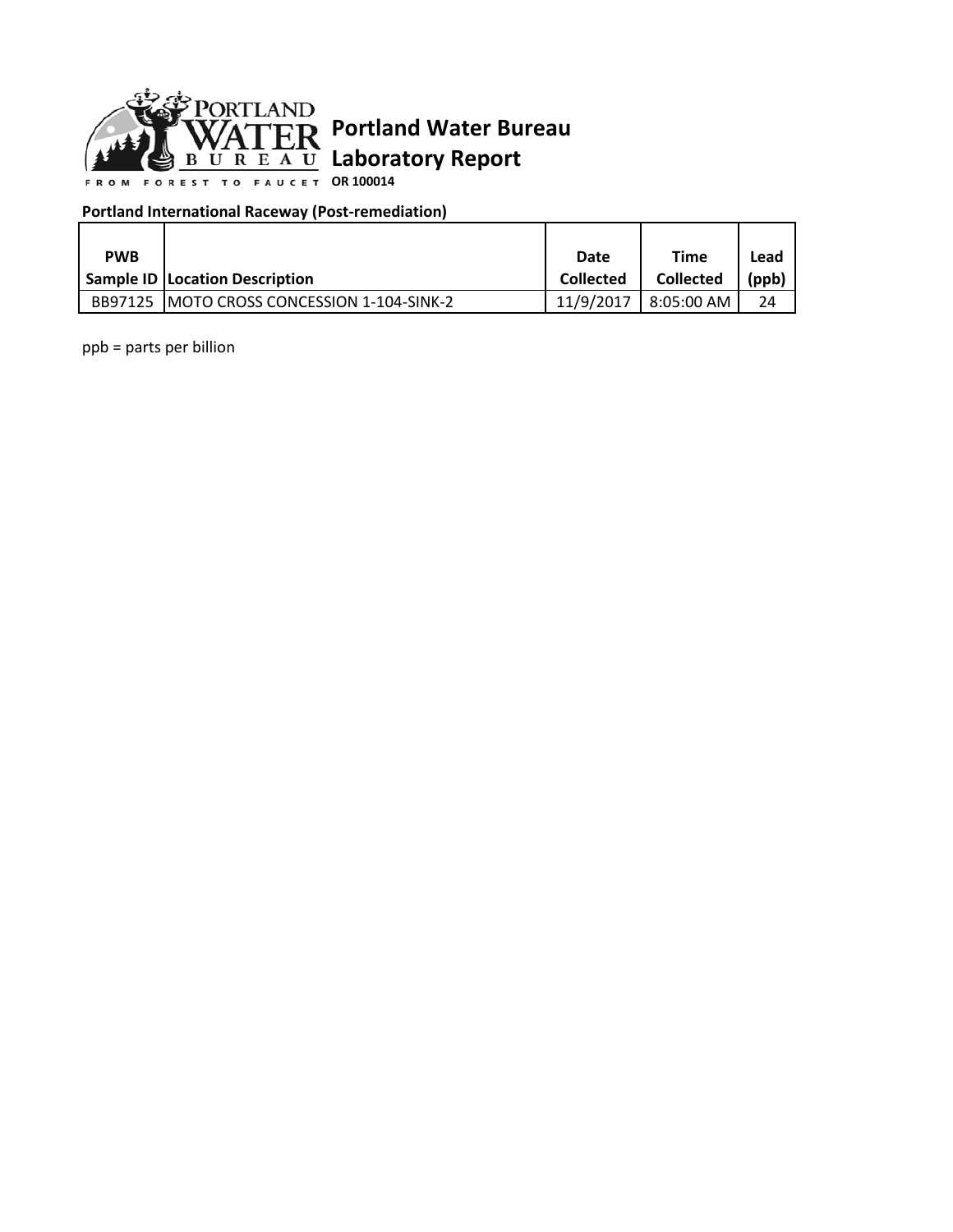

1120 SW 5th Avenue, Room 600 Portland, Oregon 97204-1926 Information: 503-823-7404 www.portlandoregon.gov/water



December 21, 2017

Chris Silkie, PE, LEED AP, CEM Asset Management Program Manager Portland Parks & Recreation 6437 SE Division St, Suite 416 Portland, OR 97206

RE: Post-remediation Sample Result for Portland International Raceway

Dear Chris,

Attached you will find the post-remediation lead result forthe water sample collected at Portland International Raceway on December 7, 2017. The sample was collected in accordance with the protocol outlined in the EPA Technical Guidance, *3Ts for Reducing Lead in Drinking Water in Schools*. The sample wassubsequently analyzed at the Portland Water Bureau Laboratory via EPA Method 200.8, an approved method for the analysis of lead in drinking water.

The EPA recommends follow-up testing if lead concentrations in any sample exceeds 20 parts per billion (ppb) to pinpoint the source(s) of lead contamination in your facility. Steps should be taken to mitigate elevated lead levels. Potential mitigation strategies, as well as sampling protocols, are outlined in the EPA guidance - *3Ts for Reducing Lead in Drinking Water in Schools*.

We encourage you to share this result with the public as soon as possible.

Please let us know if you have any questions on these results or any of the other information provided here.

Sincerely,

Yone Akagi, P.E. Water Quality Manager Portland Water Bureau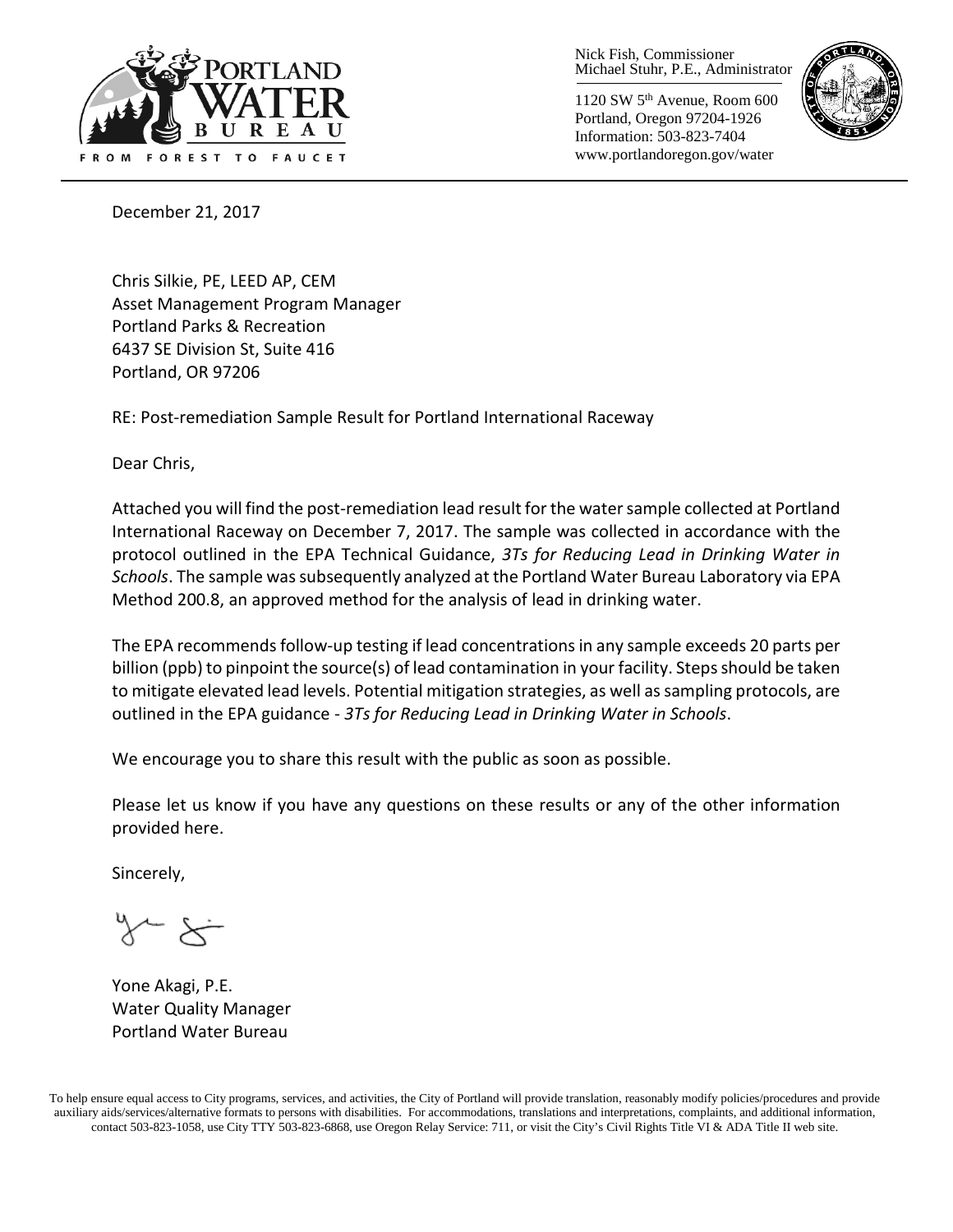

**OR 100014**

### **Portland International Raceway (Post-remediation)**

| <b>PWB</b> |                                            | Date             | Time             | Lead     |
|------------|--------------------------------------------|------------------|------------------|----------|
|            | <b>Sample ID Location Description</b>      | <b>Collected</b> | <b>Collected</b> | $'$ ppb, |
| BB98524    | <b>IMOTO CROSS CONCESSION 1-104-SINK-2</b> | 12/7/2017        | 7:37:00 AM       | 42.      |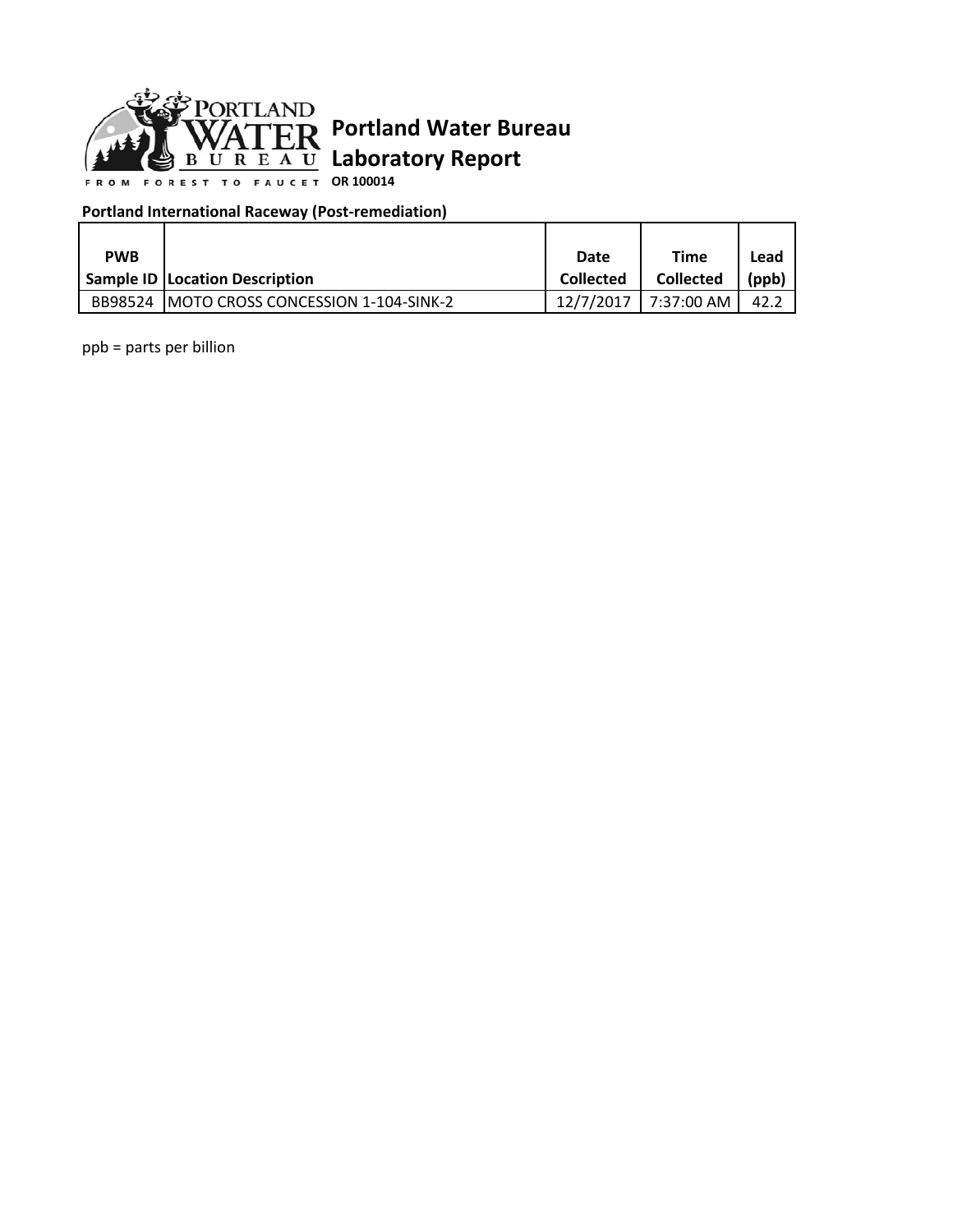

1120 SW 5th Avenue, Room 600 Portland, Oregon 97204-1926 Information: 503-823-7404 www.portlandoregon.gov/water



July 19, 2018

Chris Silkie, PE, LEED AP, CEM Asset Management Program Manager Portland Parks & Recreation 6437 SE Division St, Suite 416 Portland, OR 97206

RE: Post-remediation Sample Result for Portland International Raceway

Dear Chris,

Attached you will find the post-remediation lead results for the water samples collected at Portland International Raceway on May 18, 2018. The samples were collected in accordance with the protocol outlined in the EPA Technical Guidance, *3Ts for Reducing Lead in Drinking Water in Schools*. The samples were subsequently analyzed at the Portland Water Bureau Laboratory via EPA Method 200.8, an approved method for the analysis of lead in drinking water.

The EPA recommends follow-up testing if lead concentrations in any sample exceeds 20 parts per billion (ppb) to pinpoint the source(s) of lead contamination in your facility. Steps should be taken to mitigate elevated lead levels. Potential mitigation strategies, as well as sampling protocols, are outlined in the EPA guidance - *3Ts for Reducing Lead in Drinking Water in Schools*.

We encourage you to share these results with the public as soon as possible.

Please let us know if you have any questions on these results or any of the other information provided here.

Sincerely,

Yone Akagi, P.E. Water Quality Manager Portland Water Bureau